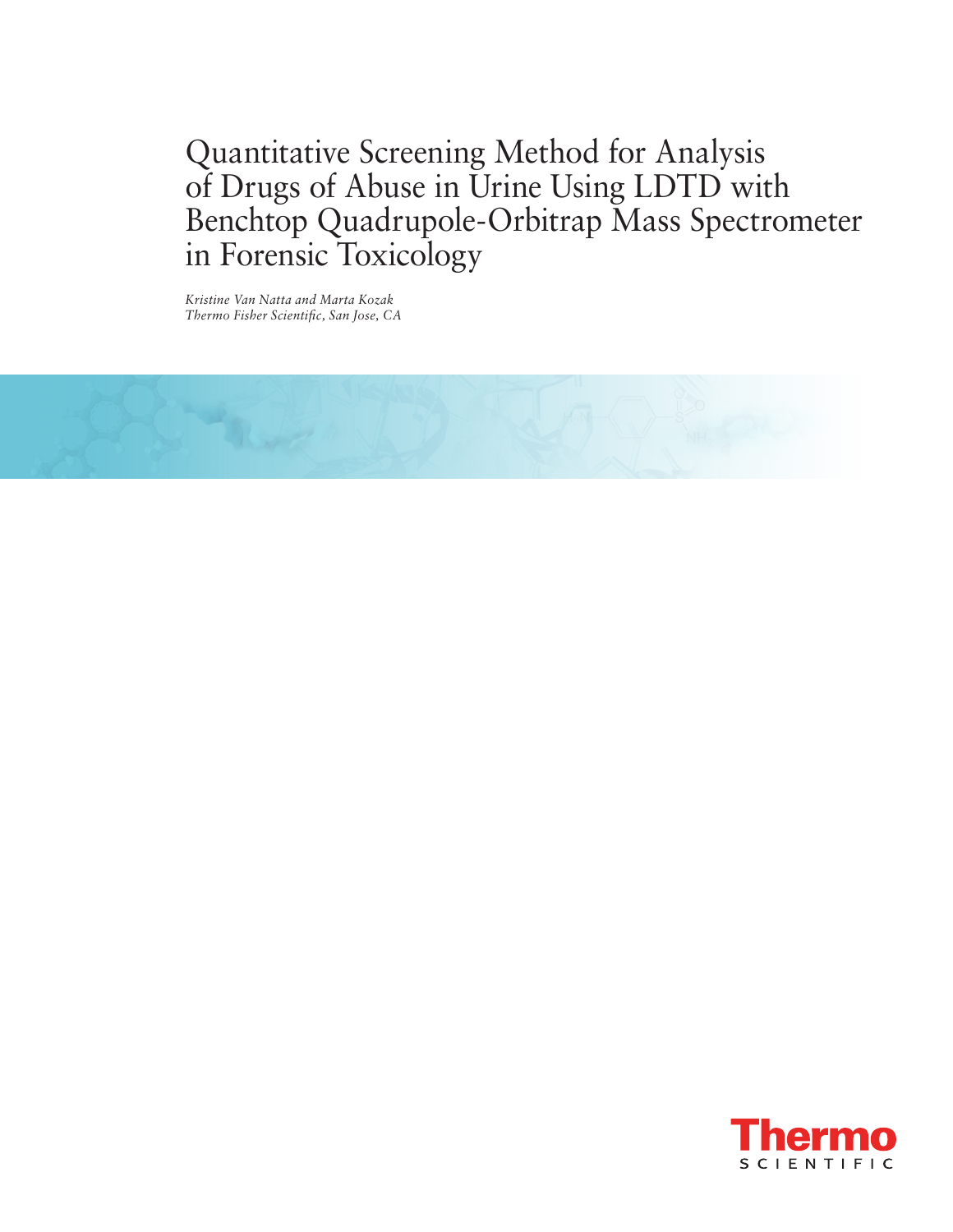### **Overview**

**Purpose:** Evaluation of a laser diode thermal desorption (LDTD) ion source coupled to a high-resolution, accurate-mass (HRAM) mass spectrometer for ultrafast screening of drugs of abuse in urine, for forensic toxicology.

**Methods:** Samples were extracted by liquid-liquid extraction (LLE), plated onto a 96 well LazWell™ plate, and introduced into the HRAM MS using a Phytronix™ LDTD™ ion source.

**Results:** LLE with LDTD met cutoff requirements for drugs-of-abuse screening in urine for the representative compounds tested.

### **Introduction**

Rapid screening is critical for many forensic toxicology laboratories. Laser diode thermal desorption coupled with high-resolution, accurate-mass mass spectrometry was evaluated to support this application. Sample analysis with LDTD is on the order of seconds as opposed minutes for LC-MS, allowing for rapid generation of results. Since chromatographic separation is eliminated by using LDTD, HRAM adds the selectivity required to analyze compounds all simultaneously introduced in to the MS by the LDTD source. It also adds selectivity to the full scan data collected to support a practically unlimited number of compounds in the method. The question investigated in this study was whether LDTD can offer limits of detection comparable to a traditional LC-MS approach and compatible with the required cutoffs for urine screening.

## **Methods**

### **Sample Preparation**

Samples were prepared by enzymatic hydrolysis followed by liquid-liquid extraction. Calibration standards (1-500 ng/mL) were prepared in negative urine. Briefly, 1 mL of urine (spiked calibrator) was spiked with internal standard, and incubated with 0.5 mL of 10,000 U/mL beta-glucuronidase enzyme in pH 5.5 buffer for 60 minutes at 60 °C. The resulting mixture was basified with 0.5 mL of 1M sodium carbonate and extracted with 6 mL of ethylacetate:hexane (1:1). The organic supernatant was evaporated to dryness under nitrogen at 37 °C. The residue was reconstituted in 100  $\mu$ L of 50% methanol. A 96 well LazWell plate was prepared by depositing 5  $\mu$ L of a 20 µg/mL EDTA solution in methanol:water:ammonium hydroxide (75:20:5) on to the plate and drying. Then  $2 \mu L$  of processed urine was aliquoted onto the same plate and again dried. Samples were introduced in the Thermo Scientific™ Q Exactive™ hybrid quadrupole-Orbitrap mass spectrometer by thermal desorption from the plate using a Phytronix LDTD source.

### **LDTD**

The LDTD carrier gas flow was set at 3 L/min and the laser pattern was an energy ramp from 0 to 65% in 6 seconds followed by an immediate return to zero (Figure 1). The total acquisition time was ten seconds. Details of the LDTD process are shown in Figure 2.

#### **Mass Spectrometry**

The Q Exactive method consisted of full scans at a resolution of 35K. Analytes were quantitated using a mass tolerance of 5 ppm. Other Q Exactive source parameter settings are listed in Table 1.

#### **Data Analysis**

Data was acquired and processed with Thermo Scientific™ TraceFinder™ software version 3.2.

Calibration ranges, LODs and LOQs were evaluated based on concentration accuracy. Back-calculated concentrations had to be within 30% for these parameters.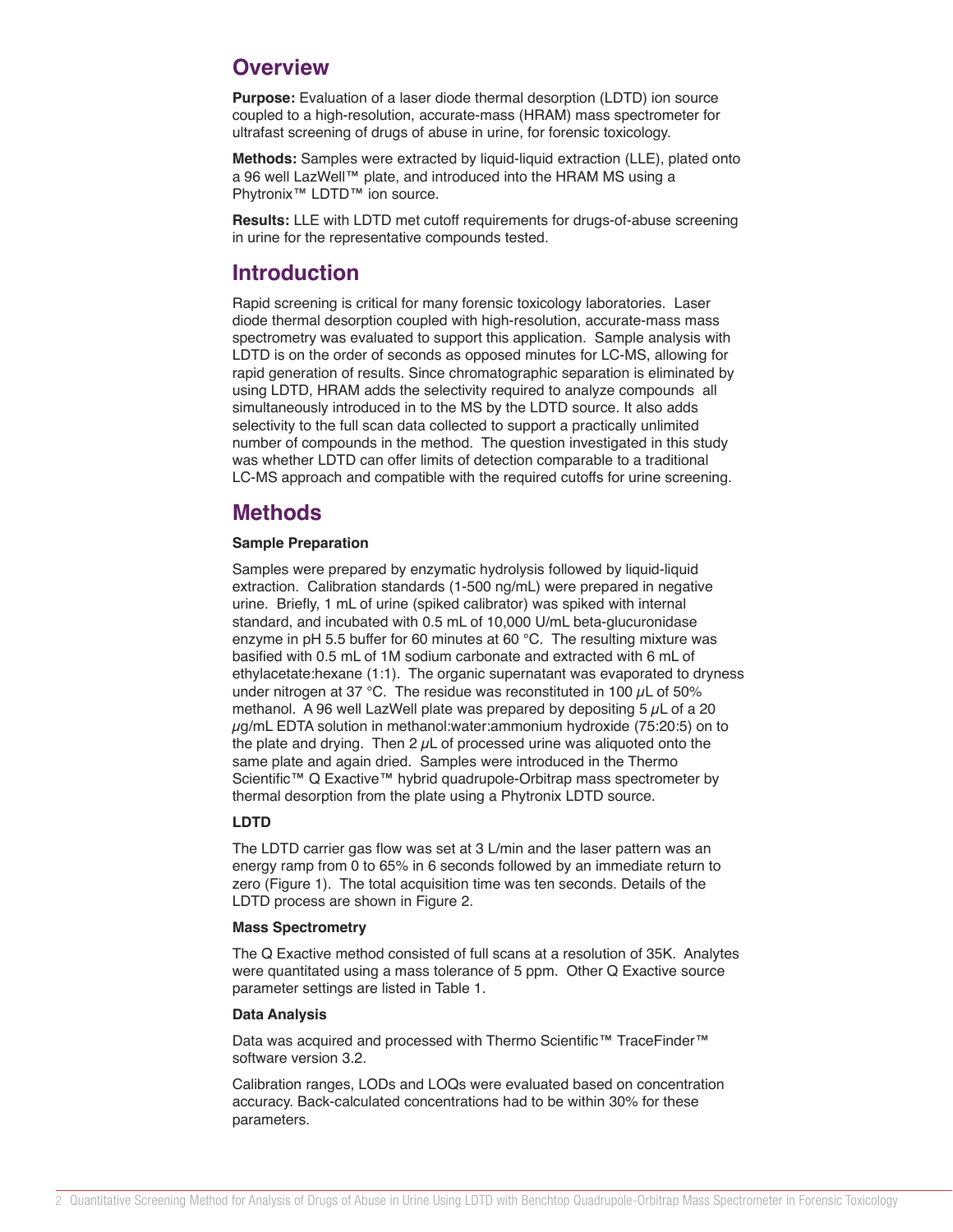#### **FIGURE 1. LDTD energy pattern and gas flow.**

| Gas Flow $\boxed{3.0 \quad \frac{1}{24}}$ L/min<br>Laser desorption pattern             | <b>Exam Unsaved</b>                                                                                                                                                                                                                                                                                                                                                                                                                   | arameter                             | <b>Value</b> |
|-----------------------------------------------------------------------------------------|---------------------------------------------------------------------------------------------------------------------------------------------------------------------------------------------------------------------------------------------------------------------------------------------------------------------------------------------------------------------------------------------------------------------------------------|--------------------------------------|--------------|
| $\begin{tabular}{ c c } \hline \textbf{Open} & \textbf{Save As} \\\hline \end{tabular}$ |                                                                                                                                                                                                                                                                                                                                                                                                                                       | Sheath Gas                           |              |
| $110.0 -$<br>$100.0 -$                                                                  |                                                                                                                                                                                                                                                                                                                                                                                                                                       | Aux Gas                              |              |
| 90.0 <sub>1</sub><br>80.0 <sub>1</sub>                                                  |                                                                                                                                                                                                                                                                                                                                                                                                                                       | Sweep Gas                            |              |
| $\sum 60.0 -$                                                                           |                                                                                                                                                                                                                                                                                                                                                                                                                                       | $\vert$ Discharge Current ( $\mu$ A) |              |
| \$50.0 <sub>5</sub><br>$40.0 -$                                                         | $\begin{array}{ l l } \hline \text{Time (5)} & \text{Power (8)} \\ \hline 0.5 & \boxed{0.0} & \boxed{\triangleleft} \\ \hline 6.5 & \boxed{6.0} & \boxed{\triangleleft} \\ \hline 6.6 & \boxed{0.0} & \boxed{0.0} \\ \hline 10.0 & \boxed{0.0} & \boxed{0.0} \\ \hline 0.0 & \boxed{0.0} & \boxed{0.0} \\ \hline 0.0 & \boxed{0.0} & \boxed{0.0} \\ \hline 0.0 & \boxed{0.0} & \boxed{0.0} \\ \hline 0.0 & \boxed{0.0} & \boxed{0.0}$ | Capillary temp. (°C)                 | 300          |
| $30.0 -$<br>$20.0 -$<br>10.0 <sup>1</sup>                                               | Quick Pattern                                                                                                                                                                                                                                                                                                                                                                                                                         | S-lens RF level                      | 50.0         |
| $0.0$ 2.0 4.0 6.0 8.0 10.0 12.0 14.0                                                    | $1-25$ $1-40$ $1-60$<br>Time (sec.)                                                                                                                                                                                                                                                                                                                                                                                                   | Vaporizer temp. (°C)                 | $0($ off $)$ |

energy ramp from 0 to 65% in 6 seconds followed by an immediate return to

#### **Table 1. Q Exactive source parameters.**

| <b>Parameter</b>       | <b>Value</b> |
|------------------------|--------------|
| Sheath Gas             | 0            |
| Aux Gas                | 0            |
| Sweep Gas              | 0            |
| Discharge Current (µA) | 3            |
| Capillary temp. (°C)   | 300          |
| S-lens RF level        | 50.0         |
| Vaporizer temp. (°C)   | $($ off $)$  |

### **FIGURE 2. Schematic showing the LDTD process.**

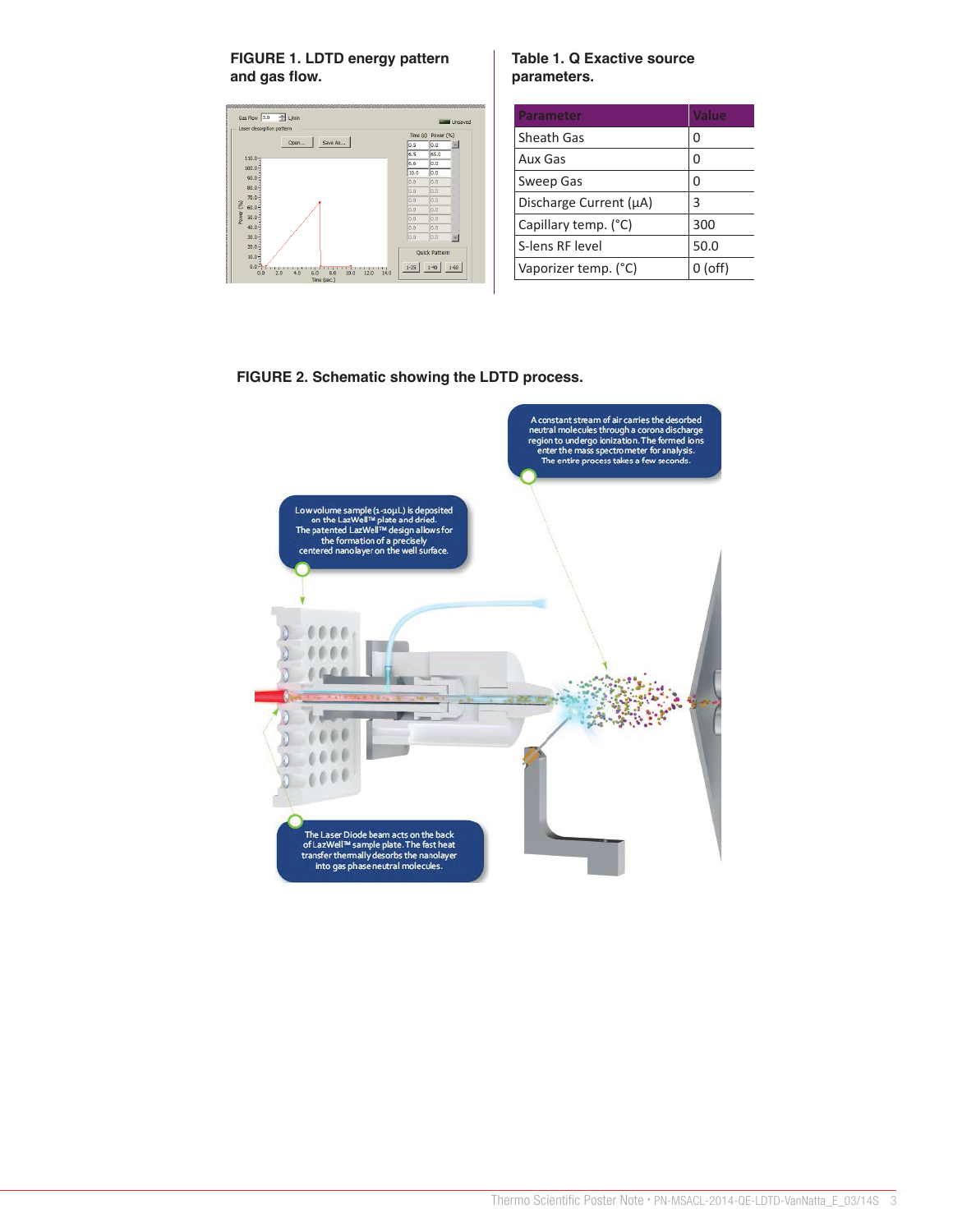| Compound          | <b>Cut-Off</b> | <b>LOQ</b>     | Compound              | <b>Cut-Off</b> | <b>LOQ</b>     |
|-------------------|----------------|----------------|-----------------------|----------------|----------------|
| 6-MAM             | 25             | 5              | Methadone             | 25             | 25             |
| 7-aminoclonazepam | 20             | 5              | Methamphetamine       | 50             | $2^*$          |
| Alprazolam        | 20             | 0.5            | Midazolam             | 20             | 1              |
| Amphetamine       | 50             | 5              | Morphine              | 25             | $2^*$          |
| Buprenorphine     | 25             | 2              | Norbuprenorphine      | 25             | 10             |
| Clonazepam        | 20             | $\overline{c}$ | Nordiazepam           | 20             |                |
| Clorazepate       | 20             | 1              | Normeperidine         | 25             | $\overline{2}$ |
| Codeine           | 25             | 2*             | O-desmethyltramadol   | 25             | 1              |
| Diazepam          | 20             | $\overline{2}$ | Oxazepam              | 20             |                |
| Dihydrocodeine    | 25             | $\overline{c}$ | Oxycodone             | 25             | 10             |
| EDDP              | 25             | 10             | Oxymorphone           | 25             | 2              |
| Fentanyl          | 25             | 1              | Prazepam              | 20             | 1              |
| Flurazepam        | 20             | 1              | <b>Ritalinic Acid</b> | N/A            | 5              |
| Lorazepam         | 20             | 5              | Tapentadol            | 25             | $\overline{c}$ |
| <b>MDA</b>        | 50             | 10             | Temazepam             | 20             | 2              |
| MDEA              | 50             | 5              | Tramadol              | 25             | $\overline{c}$ |
| MDMA              | 50             | 10             | Triazolam             | 20             | 1              |
| Meperidine        | 25             | 2              |                       |                |                |

**Table 2. Limits of quantitation obtained with LDTD source on Q Exactive mass spectrometer.**



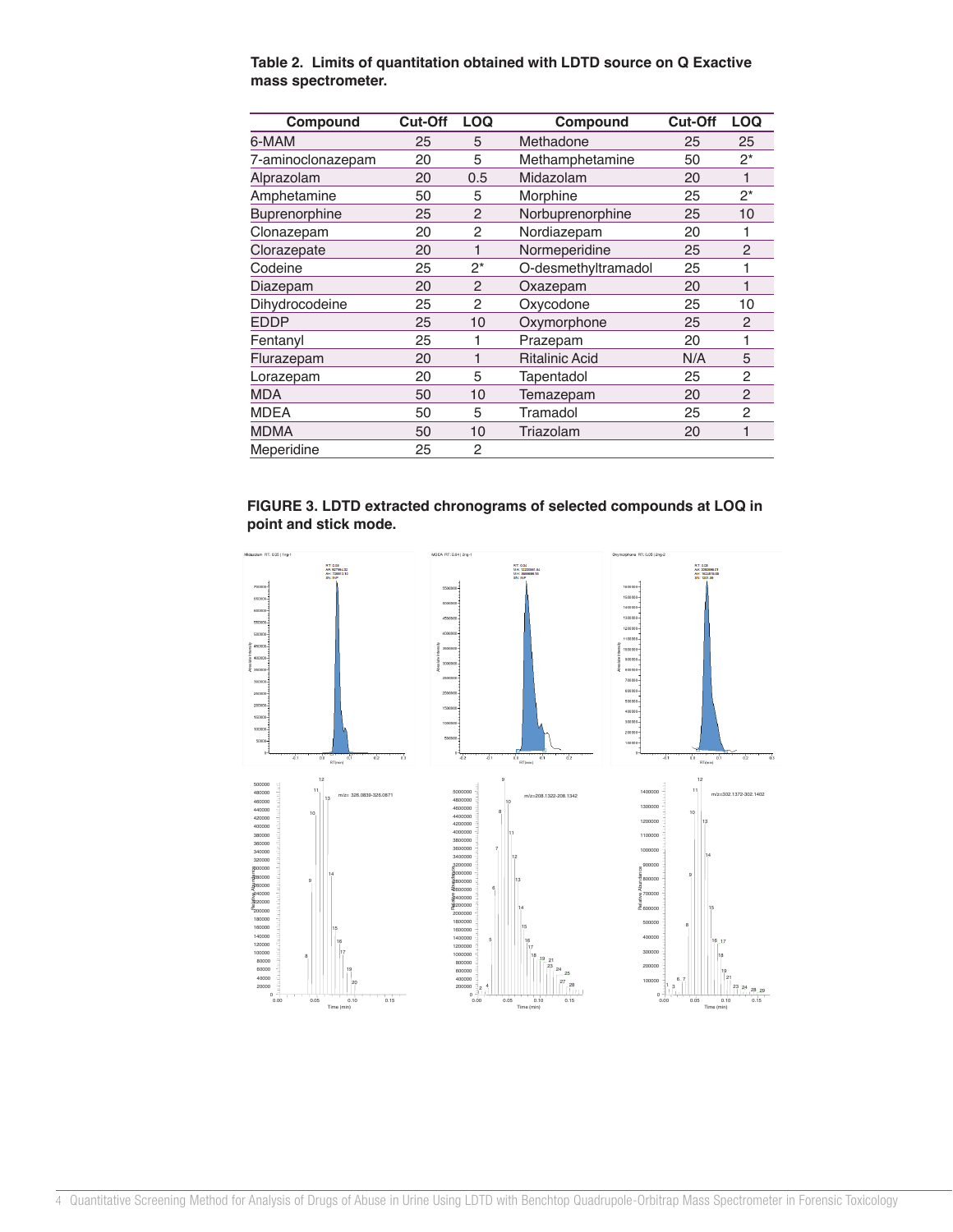# **FIGURE 2. Schematic showing the LDTD process. Results**

Limits of quantitation, using parent compound full-scan data, as determined by back-calculated concentration difference of less than 30%, were all within standard cutoffs required for this method. The LOQs ranged from about 0.5 to 25 ng/mL for the various compounds (Table 2). Figure 3 shows representative chronograms extracted with a mass tolerance of 5 ppm for representative compounds at their respective LOQs. The chronograms are also shown in stick mode, showing at least 10 scans across the short acquisition window. Figure 4 shows calibration curves for the same compounds.

While the acquisition time was 10 seconds per sample, the total analysis time was 20 seconds per sample. This time can be decreased with available software that saves multiple samples in one data file as opposed to one data file per sample.

Since LDTD is a direct analysis technique and does not separate compounds chromatographically, the method would not be specific for isobaric compounds such as morphine/hydromorphone and codeine/hydrocodone.



We would like to thank Dr. Pierre Picard, Vice President of R&D at Phytronix at Phytronix at Phytronix at Phyt

#### **Figure 4. Representative calibration curves for midazolam, MDEA and oxymorphone.**